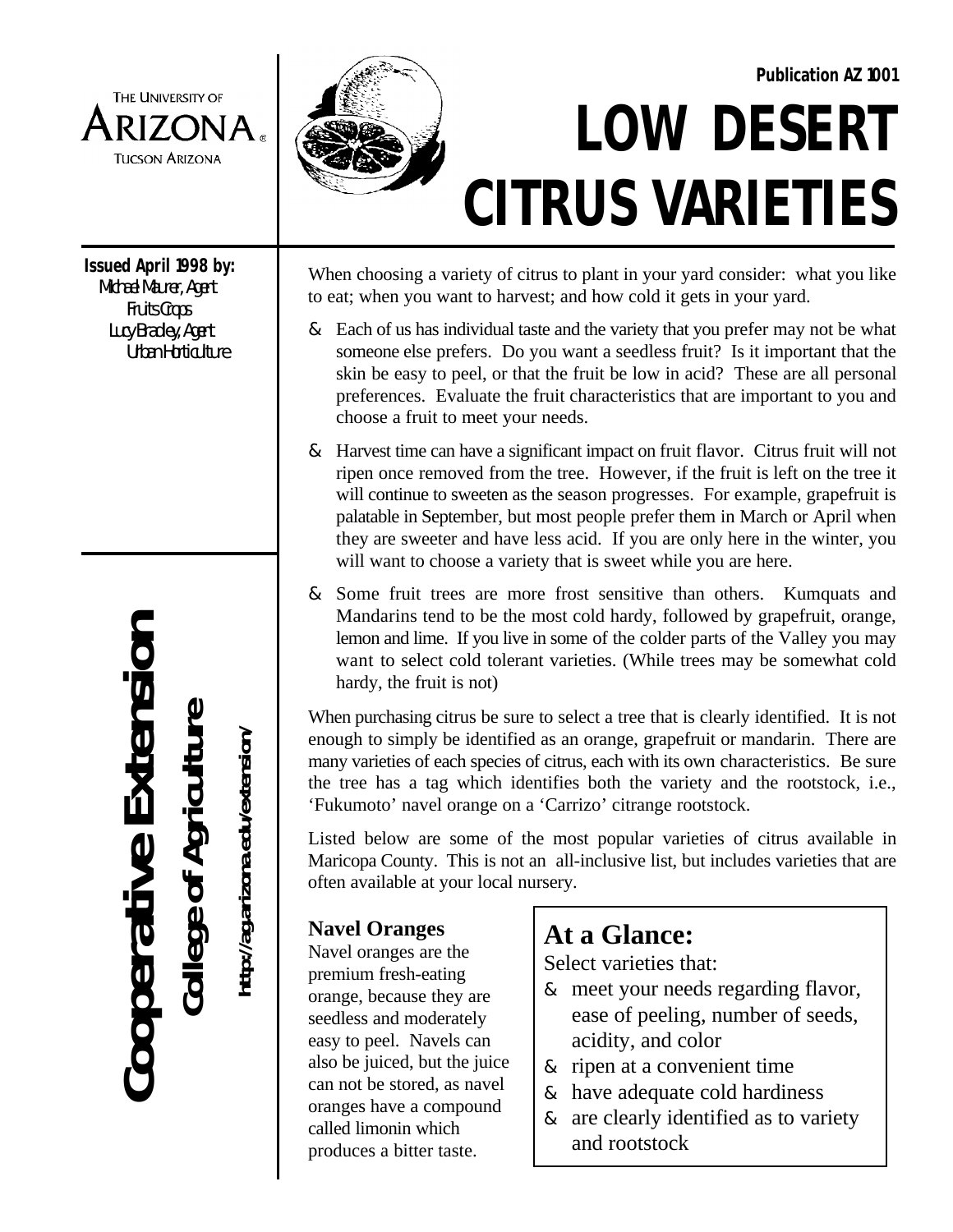pigmented navel orange with a crimson flesh similar to orange. The fruit is medium to large in size and is red grapefruit. The flavor and peel color of the 'Cara moderately seedy with 7-10 seeds per fruit. It reaches segments are attractive in salads due to its crimson in November. color.

- \* which should be harvested by the end of October or however, it tends to alternate bear.\*\* The name Arizona, this variety has performed well in California had the flavor or smell of a pineapple. trials. Due to its early maturity it may not have full orange peel color at the time of harvest although it is the same time as the 'Fukumoto'. Depending on climatic conditions, this navel tends to be more oblong in shape than most navels. This variety also is being evaluated for Arizona.
- \* **'Lane Late'** is one of many new Australian late season navels. These are often called summer navels; however, here in Arizona they can be harvested beginning in January. There are over 13 different varieties of late navels with the 'Lane Late' being one of the most promising. It is currently being evaluated for Arizona conditions. Other varieties include **'Autumn Gold', 'Barnsfield', 'Chislett', 'Powell',** and **'Summer Gold'.**

**'Parent Washington'** is probably the most popular navel grown in the Salt River Valley. This mid-season navel variety produces a large fruit which has good quality. Harvest beginning around Thanksgiving or the first of December. Other mid-season navels include **'Atwood', 'Fisher', 'Newhall', 'Robertson', 'Spring',** and **'Thompson Improved**.'

#### **Sweet Oranges**

"Arizona Sweets," refers to any one of a number of sweet orange varieties. The sweet oranges are good for both juice and eating fresh.

**'Diller'** originated in Arizona and is a

small-to-medium-size sweet orange with comparatively few seeds. This variety has been popular here in the Salt River Valley due to its productivity. This variety produces the largest yield and is excellent for home use if juice is the main interest.

**'Hamlin'** is an early-season sweet orange which has done well here in Arizona. The fruit is medium in size with 0-6 seeds per fruit.

**Pigmented navel 'Cara Cara'** or red navel is the only **'Marrs'** is another early-season, semi-dwarf tree, sweet Cara' is similar to other navel orange varieties. Fruit maturity early in the season, and is best when it fully ripens

'Fukumoto' an early-season, medium-sized navel seedy with 15-25 seeds per fruit. It is very productive; early November. Currently being evaluated for 'Pineapple' came about as some people thought the tree **'Pineapple'** produces fruit which is medium in size and

ready to eat. **\*'Beck Early'** should be harvested about here in Arizona. The fruit is medium-to-large in size with the same time as the 'Fukumoto'. Depending on 6-10 seeds per fruit. **'Trovita'** is an excellent sweet orange and produces well

#### **Valencia oranges**

Valencia Oranges are known for their high-quality juice, which has a deep orange color and high sugar content. However, the fruit does not reach maturity until about March. The fruit is medium in size with few seeds (0-6). Two popular varieties which have performed well in the Salt River Valley are the '**Campbell'** and **'Olinda'**. Two newer varieties which are seedless are the **'Delta'** and **'Midknight'**.

# **Pigmented or Blood Oranges**

In cool climates blood oranges are characterized by the dark red internal color they develop, hence the name "blood oranges." The red color may even be observed on the peel of some varieties. However, in the warm climate of Arizona many of the blood oranges fail to develop the typical deep red internal color. In the Salt River Valley, the **'Salustiana'** variety produces the most consistent dark red internal color. Other varieties of blood oranges which may or may not develop dark red internal color, depending on the climate, are **'Moro', 'Ruby', 'Sanguinelli',** and **'Tarroco'**.

# **Mandarins (Tangerines)**

Mandarins are popular because most of the varieties are easy to peel and section well. The fruit has a thin peel which when ripe may "plug" (a section of the peel where the stem was attached is removed if the fruit is pulled from the tree). If you are going to store mandarins it may be necessary to "clip" the stem of the fruit from the tree to prevent "plugging" that otherwise may lead to desiccation or decay.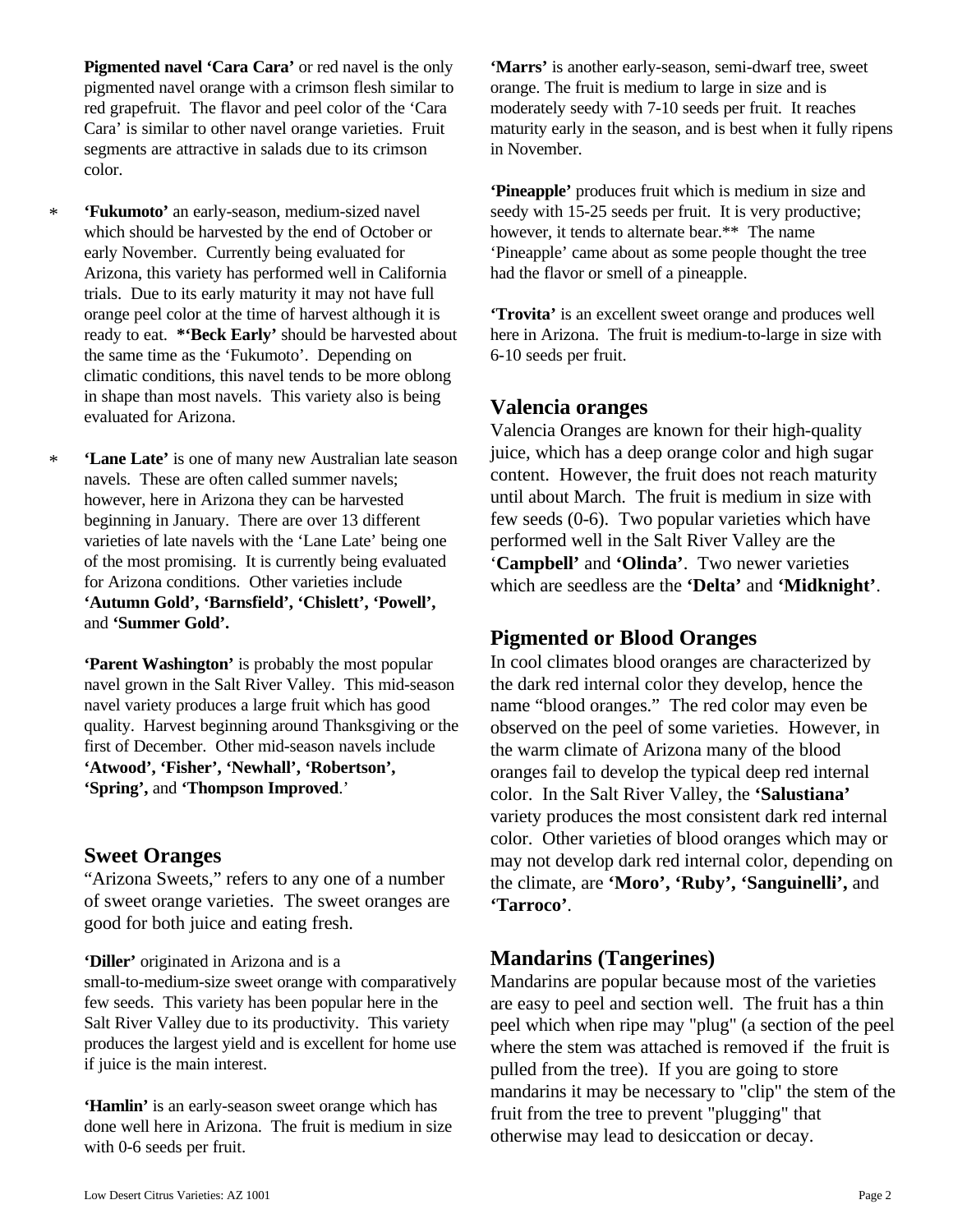**'Algerian' ('Clementine')** is an early-season mandarin ripening in November. Fruit size is small to medium. If the tree is self-pollinated it will produce fewer seeds, but also fewer fruits. Cross- pollination will increase fruit production, but will also result in fruit with more seeds.

**'Daisy'** is an excellent early season, very sweet, red/orange mandarin. Fruit size is medium to large. 0 - 5 seeds.

**'Dancy'** is harvested beginning in December. Fruit is medium in size with 6-20 seeds. Like many mandarins 'Dancy' tends to be alternate bearing\*\*.

**'Fairchild'** is a popular early-season commercial variety in the Salt River Valley. The fruit is medium in size and ripens in November about the same time as the 'Algerian'. The trees tend to produce more fruit with cross-pollination, but this makes the fruit seedy. Alternate bearing\*\* is a problem with this variety.

in January here in the Salt River Valley. The fruit is medium in size and has numerous seeds depending on cross-pollination. Like other mandarins, but even more pronounced, they tend to be alternate bearing\*\*. This variety is very sweet when ripe and has the flavor characteristic of many mandarin beverages.

#### **Tangelos**

Tangelos are hybrids resulting from the cross of mandarin and grapefruit or mandarin and pummelo.

**'Minneola'** is a hybrid of 'Duncan' grapefruit and 'Dancy' mandarin. Fruit is mature beginning in January. The bright, orange red fruit is large and pearshaped and typically have a fairly prominent neck; however, not all fruit exhibits this characteristic. The fruit has 7-12 seeds. Cross-pollination is recommended for regular production. 'Dancy', 'Algerian' and 'Kinnow' mandarins provide satisfactory pollen.

**'Orlando'** is the result of the same cross as the 'Minneola' but is distinctly different. The fruit is medium in size but without the neck. It is harvested in November. Seediness depends on cross-pollination (0-35). Cross-pollination is recommended with 'Algerian', 'Dancy' or 'Kinnow' for regular and good production. This is one of the best juicing fruits available.

# **Grapefruit**

Grapefruit varieties can be divided into two natural categories: white or red. There is a common misconception that the red grapefruit is sweeter than the white; however, this is not true. Although the demand is greater for red grapefruit, the white grapefruit are just as sweet if allowed to fully ripen.

**'Duncan'** is one of the oldest grapefruit varieties and, according to many, the best-tasting grapefruit. However, it is very seedy (30-70) and lost popularity as a fresh fruit when the Marsh was introduced.

**'Marsh'** is the most common and widely planted white grapefruit in the Salt River Valley. Although the fruit is ready to harvest in December, if left on the tree the fruit will continue to mature and become sweeter with time. Fruit is typically best from March through May after acid levels in the fruit have declined. The fruit is large in size with only a few seeds (0-6).

**'Kinnow'** is a popular late-season mandarin maturing progressing from lightest-to-darkest-colored flesh. The following is a list of red grapefruit varieties,

> **'Redblush' ('Ruby Red'),** popular here in the Salt River Valley, was one of the first pigmented grapefruit varieties. It has large fruit with few seeds (0-6). The internal color is a light pink. The fruit is picked beginning in December, but becomes better the longer it remains on the tree. Interior fruit color becomes golden in spring.

> **'Flame'** is a new release from Florida which produces large fruit with few seeds (0-6). The fruit is mature beginning in December. 'Flame' is still being evaluated for the low desert.

> **'Rio Red'** produces a large fruit with few seeds (0-6). The flesh is one the darkest and the peel can develop a red tint as well. Fruit is picked beginning in December, however, fruit will stay on trees as late as July.

> **'Texas Star Ruby'** produces the darkest flesh color of any variety. However, it is not recommended for this area. The trees are sensitive to our hot summers and leaves will sunburn more readily than other citrus trees. High temperatures above 115 degrees may kill 'Star Ruby' trees.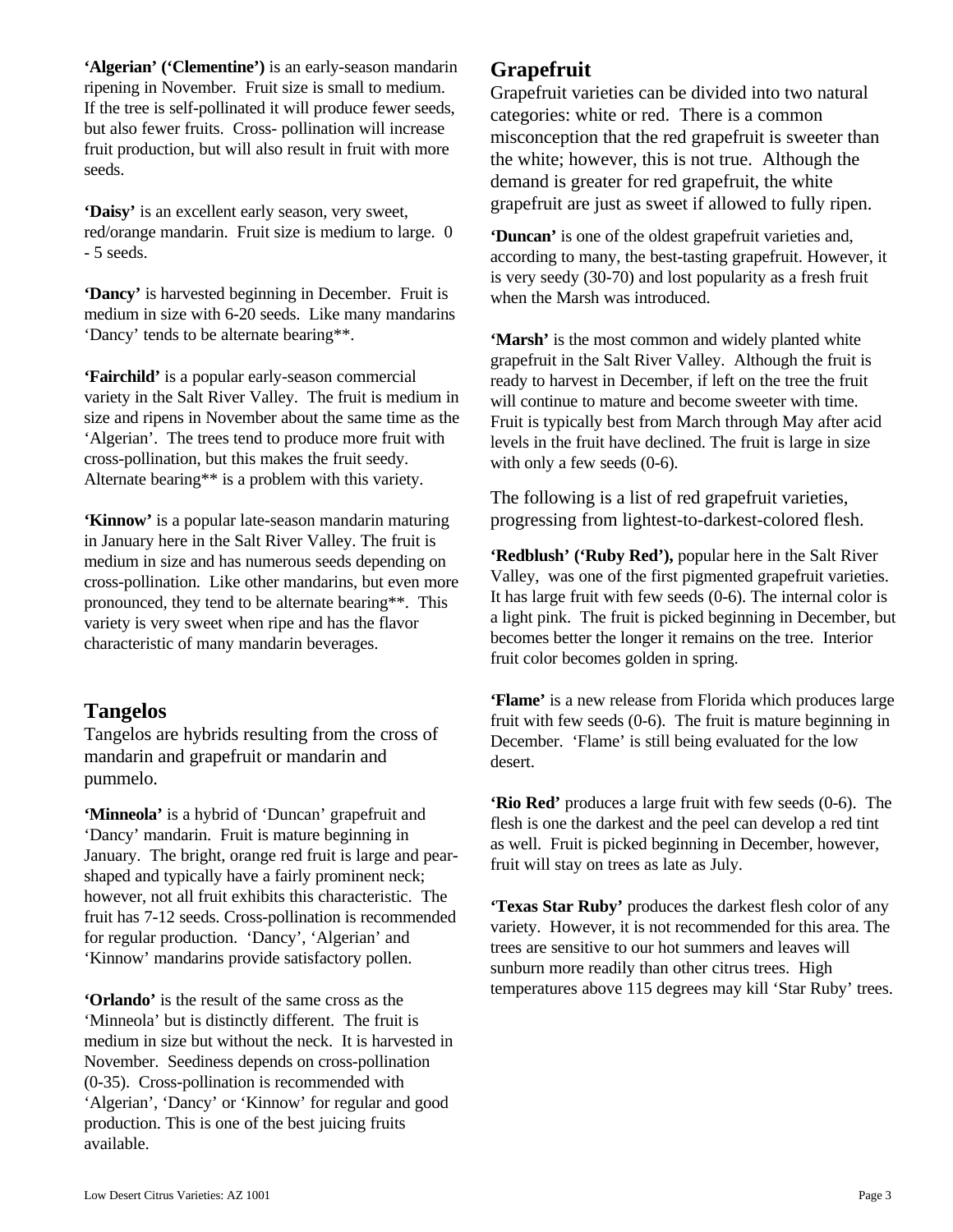# **Grapefruit x Pummelo Hybrids**

'Troyer' or 'Carrizo' rootstocks should be used for these hybrids.

- \* **'Melogold'** has retained more of the pummelo characteristics. The fruit is large and has a distinctive taste with a high sugar content. It is less acidic than grapefruit. The peel is thick.
- \* **'Oro Blanco'** has retained more of the grapefruit characteristics. The fruit is about the size of a grapefruit with a slightly thicker peel. The fruit is lower in acid and higher in sugar than grapefruit and has more of the pummelo flavor.

#### **Lemons**

Lemons are typically treated with ethylene gas by commercial growers to develop the yellow color early in the season. They can be harvested when green and used well before the rind turns yellow at maturity.

**'Eureka'** is generally more ridged, usually with a rougher rind surface and a smaller or less pronounced nipple. The tree is thornless and more frost sensitive.

**'Lisbon'** fruit is medium in size and characterized by a prominent nipple. The rind is generally smoother than the 'Eureka'.

**'Meyer'** is illegal (and therefore not available) in the State of Arizona. This variety is known to harbor the Citrus Tristeza Virus (CTV), which is a devastating disease of citrus. Meyer is not a true lemon, but likely a hybrid of a sweet orange and lemon.

**'Ponderosa'** is most likely the hybrid of a lemon and citron. The 'Ponderosa' is more characteristic of the citron than a lemon and is often grown as a garden ornamental. The fruit is the size of grapefruit and has a thick peel.

# **Limes**

Limes are extremely frost sensitive and need to be planted in warm areas or protected from frost.

**'Mexican Lime'** ('Key Lime') ripens in September and the fruit is small. The fruit is prized for the flavor, used in pies and for other culinary purposes.

**'Tahiti'** ('Bearss', 'Persian') is believed to be a hybrid between the small acid lime and possibly the citron. The fruit ripens in June and is larger than the 'Key Lime'.

#### **Kumquats**

**'Fukushu'** has small bright orange entirely edible fruit. Small symmetrical tree with attractive dark, green leaves. Beautiful landscape or container specimen

**'Meiwa'** has round fruit with spicy sweet peel and pulp. The fruit is used for preserves and candied fruit. Similar to the Nagami, the trees are used in home and commercial landscaping and are cold hardy.

**'Nagami'** is more oblong than the 'Meiwa', more acid in taste, and a brighter orange color. The 'Nagami' trees are used in home and commercial landscaping and are quite cold hardy.

#### **Limequats**

**'Tavares'** is a hybrid (East Indian lime x oblong kumquat). The fruit is characteristic of the kumquat but has a small neck. The trees are popular in home landscaping, and the fruit may substitute for lime as a condiment. The limequat is not as cold hardy as the kumquat.

- \* Currently under evaluation for growing in the Salt River Valley.
- \*\* Alternate Bearing: Tree alternates between heavy production one year to fewer fruit the next.

#### **URL:**

http://ag.arizona.edu/extension/pubs/garden/az1001.pdf

Issued in furtherance of Cooperative Extension work, acts of May 8 and June 30, 1914, in cooperation with the U.S. Department of Agriculture, James A. Christenson, Director, Cooperative Extension, College of Agriculture, The University of Arizona. The University of Arizona College of Agriculture is an Equal Opportunity employer authorized to provide research, educational information and other services only to individuals and institutions that function without regard to sex, race, religion, color, national origin, age, Vietnam Era Veteran's status, or disability.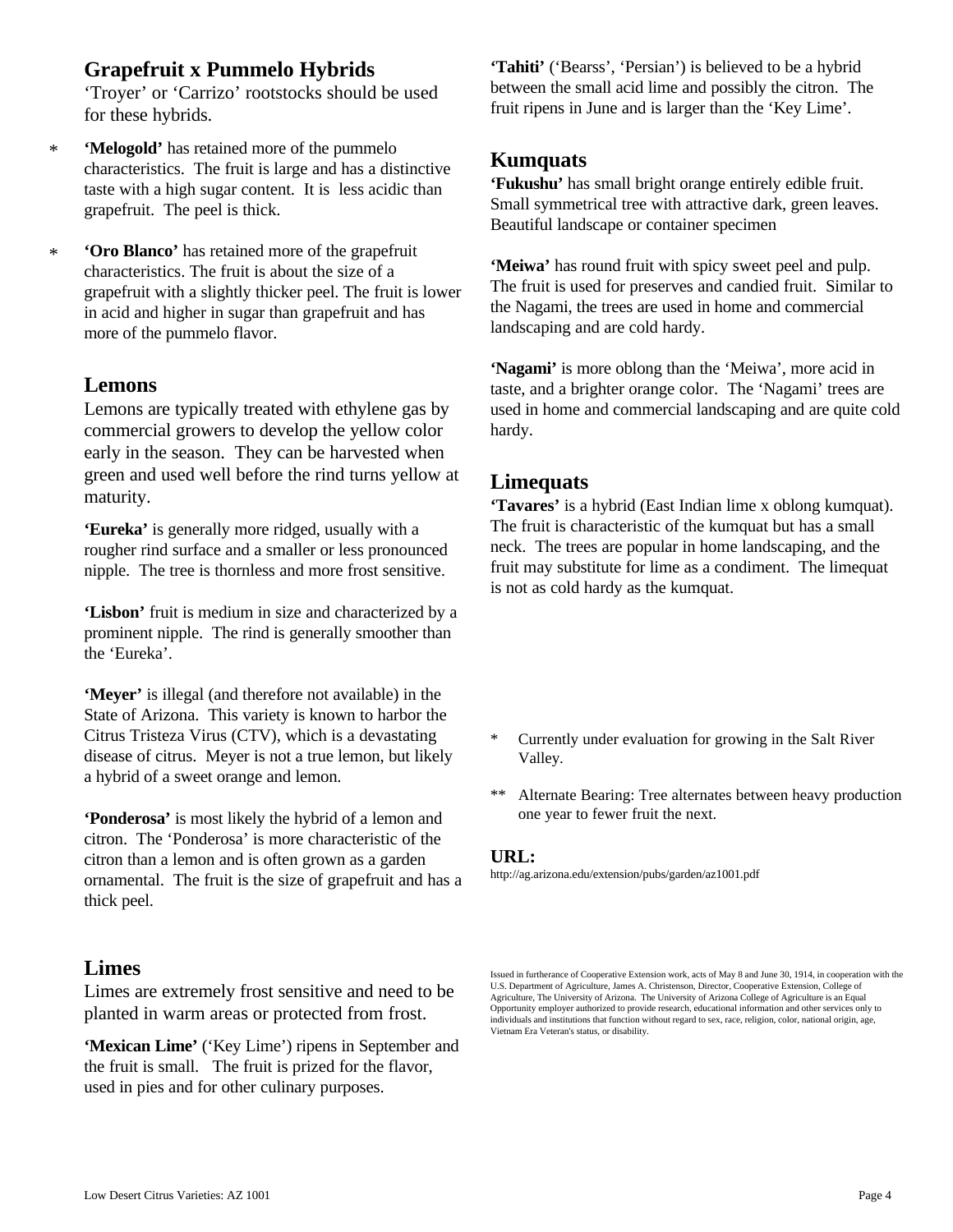# THE UNIVERSITY OF ARIZONA COOPERATIVE EXTENSION, MARICOPA COUNTY **Citrus Harvesting Calendar for the Low Desert**

|                                   | <b>Harvest Dates</b>                     |                |                                                                                                                                                                                                                                                                                                                                                                                                                                                |                |                                                                            |                |                |                |                |                |              |    |              |        |              |    |              |            |              |                |                |                |              |                          |
|-----------------------------------|------------------------------------------|----------------|------------------------------------------------------------------------------------------------------------------------------------------------------------------------------------------------------------------------------------------------------------------------------------------------------------------------------------------------------------------------------------------------------------------------------------------------|----------------|----------------------------------------------------------------------------|----------------|----------------|----------------|----------------|----------------|--------------|----|--------------|--------|--------------|----|--------------|------------|--------------|----------------|----------------|----------------|--------------|--------------------------|
| <b>Citrus</b>                     | Jan                                      |                | Feb                                                                                                                                                                                                                                                                                                                                                                                                                                            |                | Mar                                                                        |                | <b>April</b>   |                | May            |                | June         |    | July         |        | Aug          |    | Sept.        |            | Oct.         |                | Nov.           |                | Dec.         |                          |
| <b>Variety</b>                    | $\mathbf{1}$                             | 15             | $\mathbf{1}$                                                                                                                                                                                                                                                                                                                                                                                                                                   | 15             | $\mathbf{1}$                                                               | ${\bf 15}$     | $\mathbf{1}$   | 15             | $\mathbf{1}$   | ${\bf 15}$     | $\mathbf{1}$ | 15 | $\mathbf{1}$ | $15\,$ | $\mathbf{1}$ | 15 | $\mathbf{1}$ | ${\bf 15}$ | $\mathbf{1}$ | 15             | $\mathbf{1}$   | 15             | $\mathbf{1}$ | 15                       |
| <b>Navel Oranges</b>              |                                          |                |                                                                                                                                                                                                                                                                                                                                                                                                                                                |                |                                                                            |                |                |                |                |                |              |    |              |        |              |    |              |            |              |                |                |                |              |                          |
| Cara Cara                         | <b>T</b>                                 | П              |                                                                                                                                                                                                                                                                                                                                                                                                                                                |                |                                                                            |                |                |                |                |                |              |    |              |        |              |    |              |            |              |                |                |                |              |                          |
| Fukumoto                          |                                          |                |                                                                                                                                                                                                                                                                                                                                                                                                                                                |                |                                                                            |                |                |                |                |                |              |    |              |        |              |    |              |            |              | $\blacksquare$ | $\blacksquare$ | $\blacksquare$ | ī            | 佇                        |
| <b>Lane Late</b>                  | $\Box$                                   | $\blacksquare$ |                                                                                                                                                                                                                                                                                                                                                                                                                                                | $\blacksquare$ | $\blacksquare$                                                             |                |                |                |                |                |              |    |              |        |              |    |              |            |              |                |                |                |              |                          |
| <b>Parent Washington</b>          | $\blacklozenge$                          |                |                                                                                                                                                                                                                                                                                                                                                                                                                                                |                |                                                                            |                |                |                |                |                |              |    |              |        |              |    |              |            |              |                | $\blacksquare$ | ٦              |              |                          |
| <b>Sweet Oranges</b>              |                                          |                |                                                                                                                                                                                                                                                                                                                                                                                                                                                |                |                                                                            |                |                |                |                |                |              |    |              |        |              |    |              |            |              |                |                |                |              |                          |
| <b>Diller</b>                     |                                          |                | ♦                                                                                                                                                                                                                                                                                                                                                                                                                                              | ٠              |                                                                            |                |                |                |                |                |              |    |              |        |              |    |              |            |              |                |                |                |              | I                        |
| <b>Hamlin</b>                     |                                          | ٠              |                                                                                                                                                                                                                                                                                                                                                                                                                                                |                |                                                                            |                |                |                |                |                |              |    |              |        |              |    |              |            |              |                | ٠              | ٠              |              | $\blacksquare$           |
| <b>Marrs</b>                      |                                          | ٠              | ٦                                                                                                                                                                                                                                                                                                                                                                                                                                              |                |                                                                            |                |                |                |                |                |              |    |              |        |              |    |              |            |              |                | ×              | ٠              |              | $\blacksquare$           |
| Pineapple                         |                                          | ۷              | $\blacksquare$                                                                                                                                                                                                                                                                                                                                                                                                                                 | $\blacksquare$ |                                                                            |                |                |                |                |                |              |    |              |        |              |    |              |            |              |                |                |                | ٠            | $\overline{\phantom{a}}$ |
| <b>Trovita</b>                    | $\Box$                                   | $\blacksquare$ | $\blacksquare$                                                                                                                                                                                                                                                                                                                                                                                                                                 | $\blacksquare$ |                                                                            |                |                |                |                |                |              |    |              |        |              |    |              |            |              |                |                |                | H            | $\blacksquare$           |
| <b>Valencia Oranges</b>           |                                          |                |                                                                                                                                                                                                                                                                                                                                                                                                                                                |                |                                                                            |                |                |                |                |                |              |    |              |        |              |    |              |            |              |                |                |                |              |                          |
| Campbell                          |                                          |                | $\blacklozenge$                                                                                                                                                                                                                                                                                                                                                                                                                                |                | $\blacksquare$                                                             | ٠              |                | П              | $\blacksquare$ | $\blacksquare$ |              |    |              |        |              |    |              |            |              |                |                |                |              |                          |
| <b>Delta</b>                      |                                          |                | ٠                                                                                                                                                                                                                                                                                                                                                                                                                                              | ш              | $\blacksquare$                                                             | П              | $\blacksquare$ | $\blacksquare$ | $\blacksquare$ | $\blacksquare$ |              |    |              |        |              |    |              |            |              |                |                |                |              |                          |
| Midknight                         |                                          |                |                                                                                                                                                                                                                                                                                                                                                                                                                                                | $\blacksquare$ | $\Box$                                                                     | $\blacksquare$ | $\blacksquare$ |                | ▉▏▉▏           | $\blacksquare$ |              |    |              |        |              |    |              |            |              |                |                |                |              |                          |
| Olinda                            |                                          |                |                                                                                                                                                                                                                                                                                                                                                                                                                                                |                |                                                                            |                |                | a la 1 a 1     |                | $\blacksquare$ |              |    |              |        |              |    |              |            |              |                |                |                |              |                          |
| <b>Pigmented/Burgundy Oranges</b> |                                          |                |                                                                                                                                                                                                                                                                                                                                                                                                                                                |                |                                                                            |                |                |                |                |                |              |    |              |        |              |    |              |            |              |                |                |                |              |                          |
| Moro                              |                                          |                | $\blacksquare$                                                                                                                                                                                                                                                                                                                                                                                                                                 | $\blacksquare$ |                                                                            |                |                |                |                |                |              |    |              |        |              |    |              |            |              |                |                | ٠              |              | $\blacksquare$           |
| <b>Ruby</b>                       |                                          | $\blacksquare$ | $\blacksquare$                                                                                                                                                                                                                                                                                                                                                                                                                                 | $\blacksquare$ |                                                                            |                |                |                |                |                |              |    |              |        |              |    |              |            |              |                |                |                |              |                          |
| Salustiana                        | $\blacksquare$                           | $\blacksquare$ | $\blacksquare$                                                                                                                                                                                                                                                                                                                                                                                                                                 | $\blacksquare$ |                                                                            |                |                |                |                |                |              |    |              |        |              |    |              |            |              |                |                |                |              |                          |
| Sanguinelli                       | $\blacksquare$                           |                |                                                                                                                                                                                                                                                                                                                                                                                                                                                |                | $\blacksquare$ $\blacksquare$ $\blacksquare$ $\blacksquare$ $\blacksquare$ |                |                |                |                |                |              |    |              |        |              |    |              |            |              |                |                |                |              |                          |
| <b>Tarroco</b>                    | $\blacksquare\hspace{0.1cm}\blacksquare$ |                |                                                                                                                                                                                                                                                                                                                                                                                                                                                | $\blacksquare$ |                                                                            |                |                |                |                |                |              |    |              |        |              |    |              |            |              |                |                |                |              |                          |
| <b>Mandarins/Tangarines</b>       |                                          |                |                                                                                                                                                                                                                                                                                                                                                                                                                                                |                |                                                                            |                |                |                |                |                |              |    |              |        |              |    |              |            |              |                |                |                |              |                          |
| <b>Algerian: (Clementine)</b>     |                                          |                |                                                                                                                                                                                                                                                                                                                                                                                                                                                |                |                                                                            |                |                |                |                |                |              |    |              |        |              |    |              |            |              |                | W              |                |              |                          |
| <b>Daisy</b>                      | ш                                        | $\blacksquare$ |                                                                                                                                                                                                                                                                                                                                                                                                                                                |                |                                                                            |                |                |                |                |                |              |    |              |        |              |    |              |            |              |                |                |                |              |                          |
| <b>Dancy</b>                      | ٠                                        | ٦              |                                                                                                                                                                                                                                                                                                                                                                                                                                                |                |                                                                            |                |                |                |                |                |              |    |              |        |              |    |              |            |              |                |                |                |              |                          |
| Fairchild                         |                                          |                |                                                                                                                                                                                                                                                                                                                                                                                                                                                |                |                                                                            |                |                |                |                |                |              |    |              |        |              |    |              |            |              |                | $\blacksquare$ | $\blacksquare$ |              | $\blacksquare$           |
| Kinnow                            | $\blacksquare$                           |                | $\begin{array}{c c c c c c} \hline \multicolumn{1}{ c }{\textbf{I}} & \multicolumn{1}{ c }{\textbf{I}} & \multicolumn{1}{ c }{\textbf{I}} \\ \hline \multicolumn{1}{ c }{\textbf{I}} & \multicolumn{1}{ c }{\textbf{I}} & \multicolumn{1}{ c }{\textbf{I}} & \multicolumn{1}{ c }{\textbf{I}} \\ \hline \multicolumn{1}{ c }{\textbf{I}} & \multicolumn{1}{ c }{\textbf{I}} & \multicolumn{1}{ c }{\textbf{I}} & \multicolumn{1}{ c }{\textbf$ |                |                                                                            |                |                |                |                |                |              |    |              |        |              |    |              |            |              |                |                |                |              | E                        |